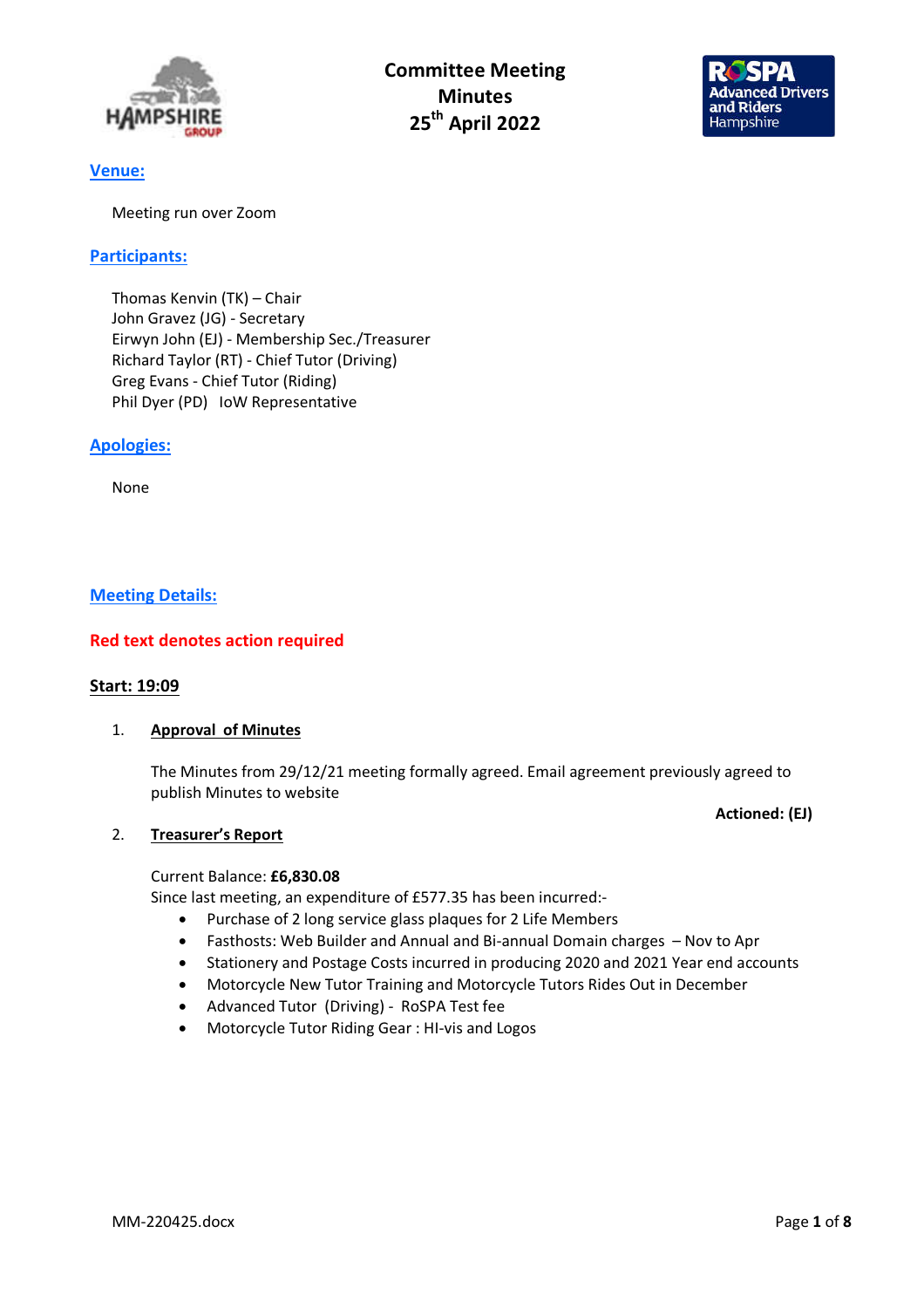

# Committee Meeting **Minutes** 25th April 2022



Breakdown of Income and Expense for Current Financial Year:-

| Description              | C <sub>R</sub> | DB      | <b>Change Since</b><br><b>Last Meeting</b> |
|--------------------------|----------------|---------|--------------------------------------------|
| New Member               | £540.00        |         | £0.00                                      |
| Renewal                  | £90.00         |         | £0.00                                      |
| Web Related              |                | £220.17 | £0.00                                      |
| Adv. Tutor Test          |                | £50.00  | £0.00                                      |
| <b>Tutor Training</b>    |                | £90.00  | £0.00                                      |
| <b>Tutor Riding Gear</b> |                | £44.98  | £0.00                                      |
| <b>Tutor Group Ride</b>  |                | £10.60  | £0.00                                      |
| Plaques                  |                | £133.00 | £0.00                                      |
| Stationery               |                | £28.40  | £0.00                                      |
|                          |                |         |                                            |
| Totals                   | £630.00        | £577.35 |                                            |

The above expenses were ratified by the Committee

### 3. Membership Secretary Report

Waiting List:-

- Driving: 1
- Riding: 0

See Addendum for further details

### 4 Chief Tutor (Driving) Report

RT confirmed that training is now increasing at a steady rate, and all tutors participating, and test results are generally good.

Shaun Dymond has passed his advanced tutor test, and it was suggested that he is asked to give feedback on the process and experience - RT to action

RT confirmed his intention to step down from the role of Chief driving tutor, TK gave thanks for his contribution and work to date.

It was suggested the current pool of driving tutors could be contacted to see if anyone would be interested in the role – RT to action

PD raised the issue of there being no advanced driving tutors on the Isle of Wight, and is there a solution to this?

Various issues were identified, travel time, travel cost etc. PD raised the question of the ROSPA coaching certificate and whether this would count as an advanced tutor qualification?

The committee agreed this option needs exploring and if viable the Island could be treated as a special case and as such reasonable expenditure could be allocated to support the training. PD to get more detail and report back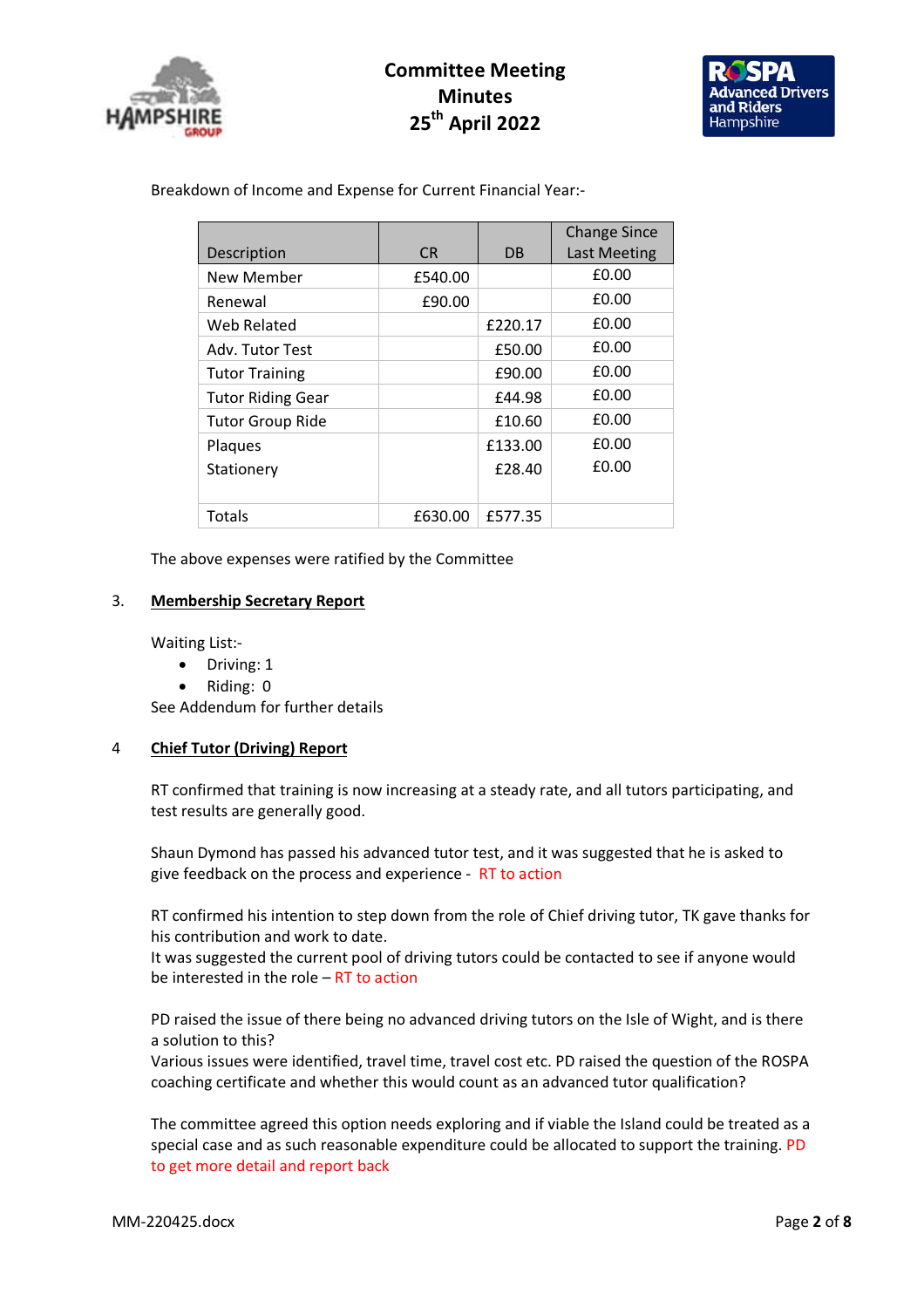



### 5 Chief Tutor (Riding) Report

GE reported that he has had one to one meetings with all of the existing riding tutors since the last AGM meeting Feedback from the tutors has been very constructive and helpful in planning the strategy for the next 12 months

Potentially, 3 of the existing 11 tutors will be resigning or stepping down soon, this could be an issue with regards to tutor capacities.

#### 6 Isle of Wight Report

PD reported that The IOW Group of Advanced Motorists have approached the local radio station with regards to advertising on both the radio and local magazine The Beacon.

If this initiative goes ahead the local IOW group will fund it, but the increased visibility and marketing will prove beneficial to the Hampshire ROSPA group.

### 7 Vision for the group (GE)

The committee discussed the current vision of the group – The general consensus was that it was to maintain and improve as required, road safety by delivering good quality and consistent training.

In order to facilitate this, organic growth may be required in terms of both associates and tutors, the committee agreed that targeting young people was a priority, as was investigating the best communication channels and ways to share the message and vision.

TK suggested that a better understanding of our existing membership demographic is required and that this could then be used to agree KPI's and recruitment targets going forward - EJ to action within the constraints of GDPR legislation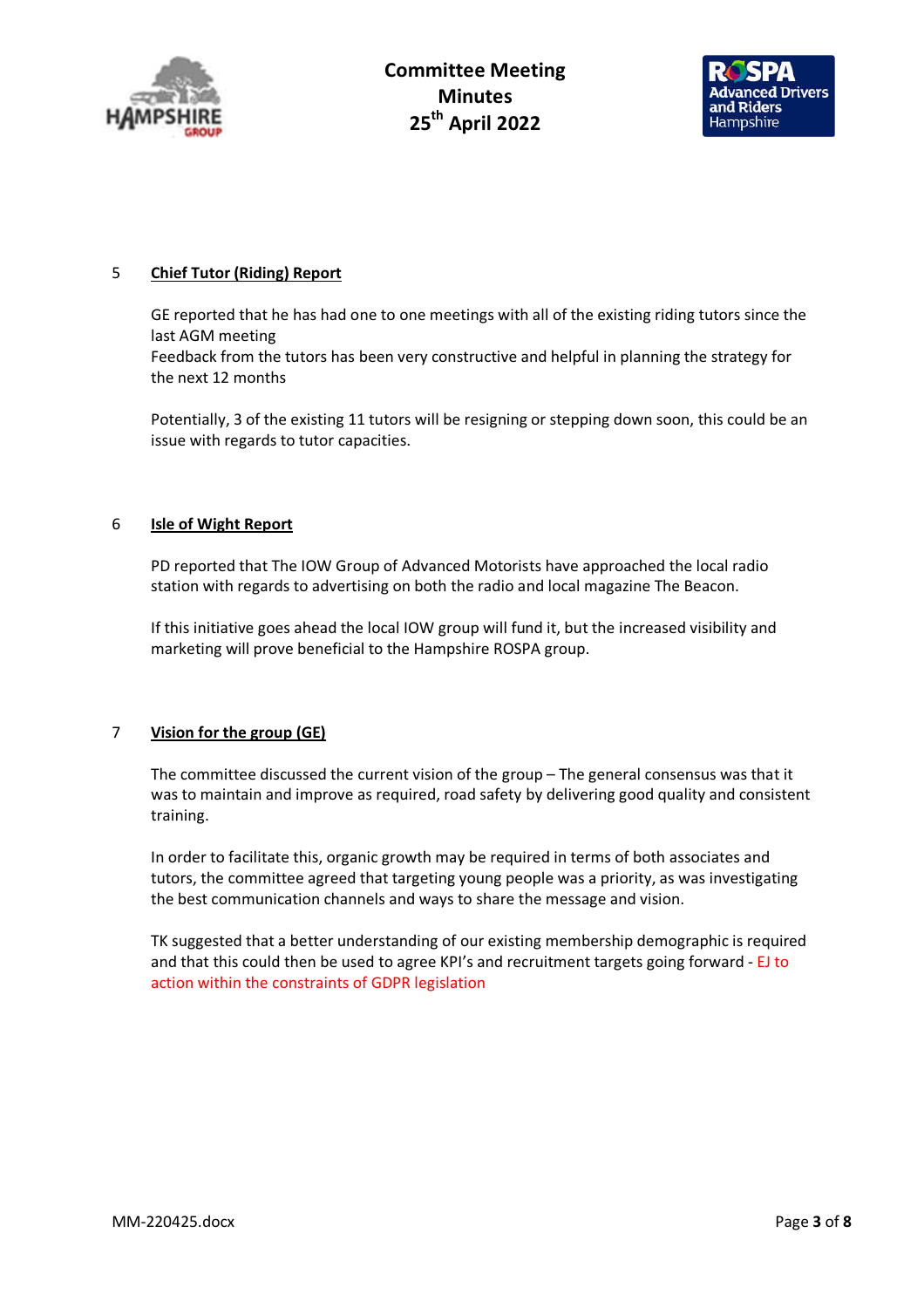



#### 8 Marketing and Visibility (agenda items 8,9 and 10 naturally merged into one discussion)

The committee discussed ways to raise the profile of the group suggestions included social media use, business cards for tutors, HI Viz branded vests for tutors. It was agreed that a £200 spend is approved for Hi Viz vests and business cards – GE to action

It was agreed the marketing and group visibility are key priorities for the group and as such will be added as agenda items in all of the next committee meetings  $-$  JG to action

#### 11 Purchase of Gazebo to use at key events (GE)

GE discussed the possibility of purchasing branded Gazebo to use at local motoring events etc to raise the group profile, at a cost of circa £1500.

The committee accepted the principle, but as the capital cost is high and there may also be logistical issues regarding, storage, transport and manpower etc, a better understanding is required of the number and type of events at which the Gazebo could be deployed at, as well as a more detailed capital and operating cost - GE to action

#### 12 Investing in People ( agenda items 12,13,14,15, and 16 naturally merged into one discussion)

The committee discussed various items with regards to investing in people and the existing tutor pool, items included – part funded tutor rider/training weekends, slow riding courses, CPD allowances, social evenings etc.

The committee agreed in principle that this was the way forward, but a better understanding of the costs and the budget that could be allocated to the initiative was needed  $-TK$  and EJ to action

#### 17 Disposal of Group radio Equipment

EJ presented detail with regards to the redundant radio equipment held by the group (see attached amendment)

The committee agreed the group had no current use for the radios and they could be disposed of and if possible, could be donated to a deserving and interested cause like the scouts for example.  $-$  EJ and GE to arrange and finalise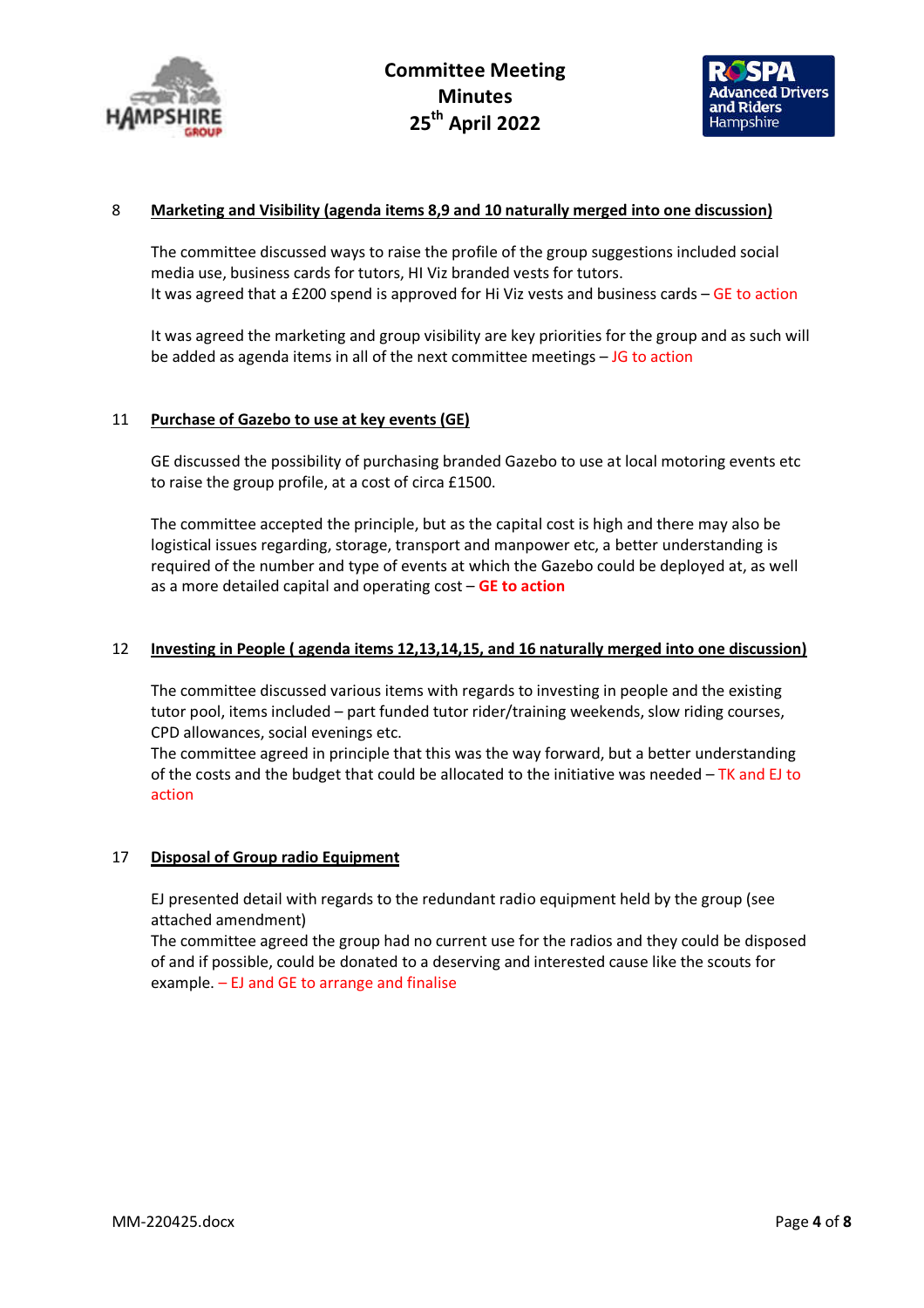

Committee Meeting **Minutes** 25<sup>th</sup> April 2022



#### 18 AOB

PD – Raised the issue of the cash surplus within the group and how obtain best value from it

GE – Thanked the committee for working through his large list of agenda items

RT – Commented on the cash surplus and supported the initiative of using it to invest in people as well as the possibility of looking at local business sponsorship.

TK – Raised the issue of the long service plaques and presentation (EJ to review options) And confirmed he was fully supportive of the Investing in people initiative.

#### 19 Next Meeting

The committee agreed that meetings should be more frequent but more concise to ensure ideas and initiatives are actioned and explored in a timely manner, it was accepted that meetings approx. 2months apart would be acceptable. – JG to action

Close: 21.15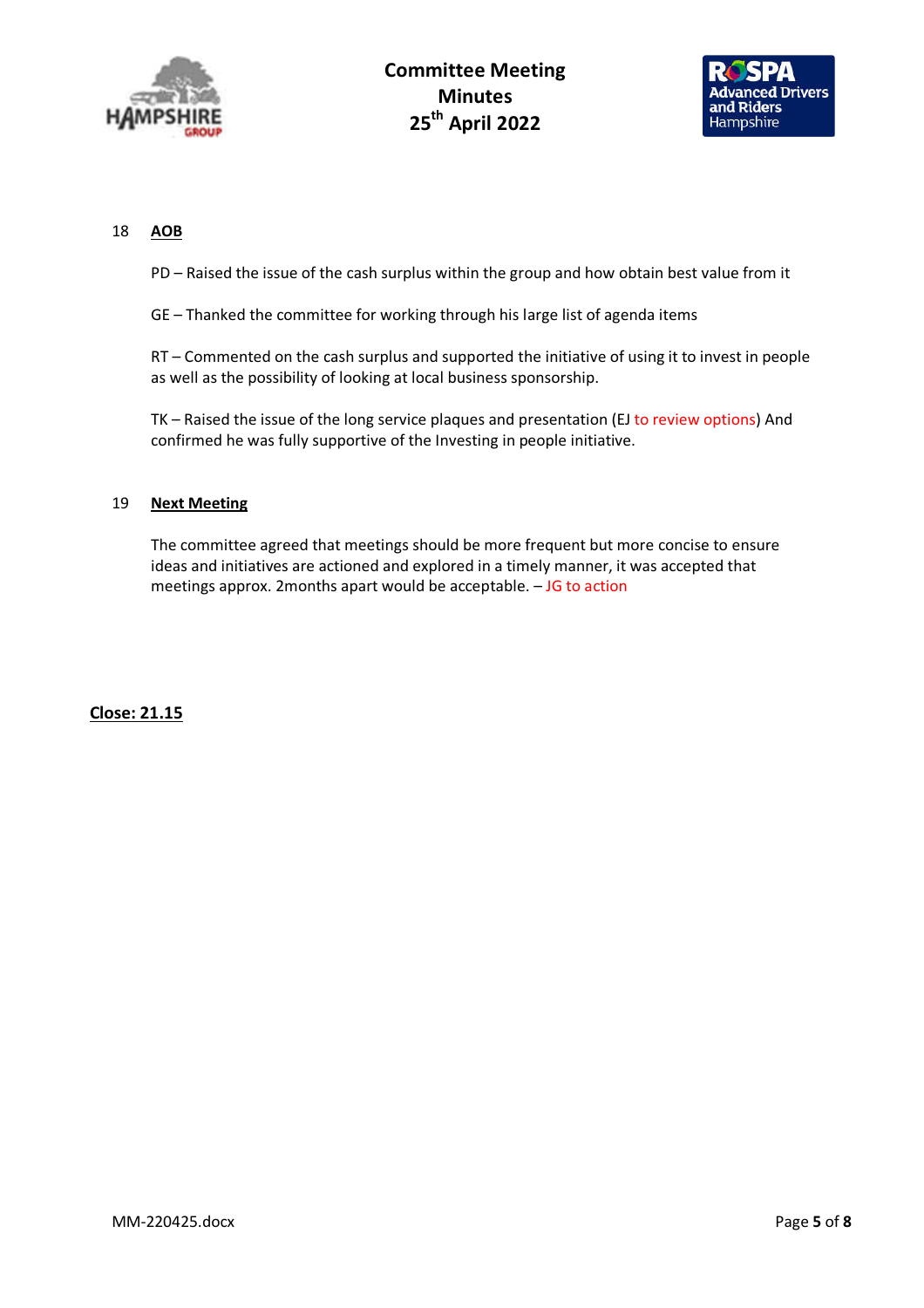

# Committee Meeting Minutes 25th April 2022



# ADDENDUM

|                    |                        | Tot |
|--------------------|------------------------|-----|
| Vehicle            | <b>Activity Status</b> | al  |
| <b>Bike</b>        | Training               | 18  |
|                    | <b>Tutor Training</b>  | 1   |
|                    | <b>Awaiting Test</b>   | 1   |
| <b>Bike Total</b>  |                        | 20  |
| Car                | Retest                 | 3   |
|                    | <b>Training</b>        | 14  |
|                    | <b>Awaiting Test</b>   | 1   |
| Car Total          |                        | 18  |
| <b>Grand Total</b> |                        | 38  |

| New Associates: November 2021 to Date |             |       |  |
|---------------------------------------|-------------|-------|--|
| New                                   |             |       |  |
| Members                               |             |       |  |
|                                       | <b>Type</b> | Total |  |
| 2022                                  | <b>Bike</b> | 8     |  |
|                                       | Car         |       |  |
| <b>Grand Total</b>                    |             | 12    |  |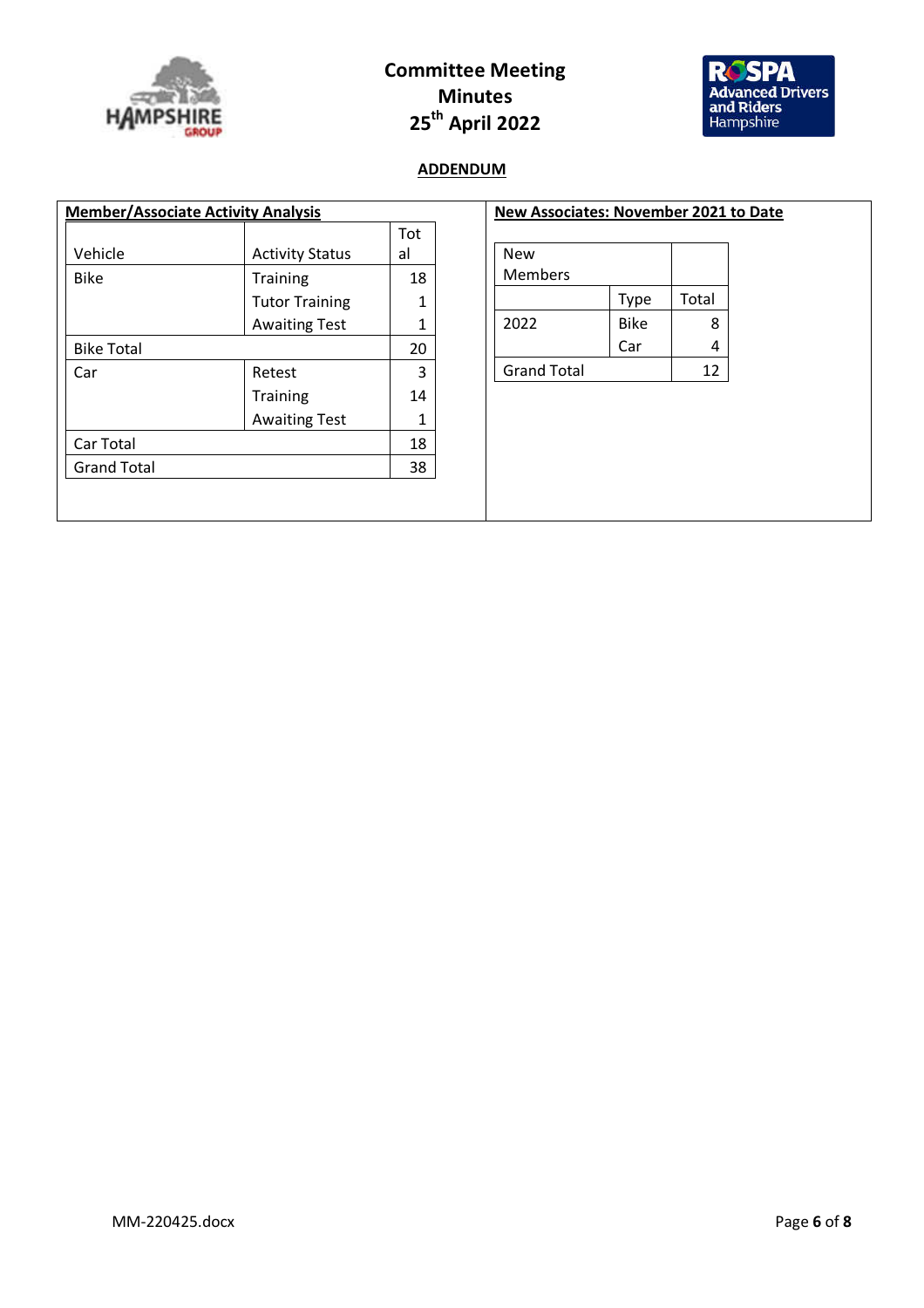

# Committee Meeting Minutes 25<sup>th</sup> April 2022



| <b>Grade Analysis for Current Financial Year</b> |            |                   | <b>Grade Analysis for Financial Year 2021</b> |                |  |                    |                      |                                                |                             |        |
|--------------------------------------------------|------------|-------------------|-----------------------------------------------|----------------|--|--------------------|----------------------|------------------------------------------------|-----------------------------|--------|
| Category                                         | Fin Yr.    | Grade             | TestTypeDesc                                  | Total          |  | Category           | $\mathbf{F}$ Fin Yr. | $\sqrt{x}$ Grade                               | v TestTypeDesc <sup>v</sup> | Total  |
| <b>Bike</b>                                      | 2022       | Gold              | Initial                                       | $\mathbf 1$    |  | $\boxdot$ Bike     | $\boxdot$ 2021       | <b>Bronze</b>                                  | Initial                     |        |
|                                                  |            | <b>Gold Total</b> |                                               | $\mathbf{1}$   |  |                    |                      | <b>Bronze Total</b>                            |                             |        |
|                                                  |            | Silver            | Initial                                       | $\mathbf{1}$   |  |                    |                      | <b><i><u>Diploma</u></i></b>                   | Retest                      |        |
|                                                  |            | Silver Total      |                                               | $\mathbf{1}$   |  |                    |                      | Diploma Total                                  |                             |        |
|                                                  |            |                   |                                               |                |  |                    |                      | <b>⊟Gold</b>                                   | Initial                     |        |
|                                                  | 2022 Total |                   |                                               | $\overline{2}$ |  |                    |                      | <b>Gold Total</b>                              | Retest                      |        |
| <b>Bike Total</b>                                |            |                   |                                               | $\overline{2}$ |  |                    |                      | <b>Silver</b>                                  | Initial                     |        |
| Car                                              | 2022       | Gold              | Initial                                       | $\overline{2}$ |  |                    |                      |                                                | Retest                      |        |
|                                                  |            |                   | Retest                                        | $\overline{2}$ |  |                    |                      | <b>Silver Total</b>                            |                             |        |
|                                                  |            | <b>Gold Total</b> |                                               | 4              |  |                    |                      | <b>□Adv. Tutor</b>                             | Retest                      |        |
|                                                  | 2022 Total |                   |                                               | 4              |  |                    |                      | Adv. Tutor Total                               |                             |        |
| Car Total                                        |            |                   |                                               | 4              |  |                    | 2021 Total           | 12                                             |                             |        |
|                                                  |            |                   |                                               |                |  | <b>Bike Total</b>  |                      |                                                |                             | 12     |
| <b>Grand Total</b>                               |            |                   |                                               | 6              |  | $\boxdot$ Car      | $\boxplus$ 2021      | <b>Bronze</b>                                  | Retest                      |        |
|                                                  |            |                   |                                               |                |  |                    | <b>Bronze Total</b>  |                                                |                             |        |
|                                                  |            |                   |                                               |                |  |                    |                      | $\boxdot$ Gold                                 | Initial                     |        |
|                                                  |            |                   |                                               |                |  |                    |                      |                                                | Retest                      |        |
|                                                  |            |                   |                                               |                |  |                    |                      | <b>Gold Total</b>                              |                             |        |
|                                                  |            |                   |                                               |                |  |                    |                      | <b>E</b> Silver                                | <b>Initial</b>              |        |
|                                                  |            |                   |                                               |                |  |                    |                      |                                                | Retest                      |        |
|                                                  |            |                   |                                               |                |  |                    |                      | Silver Total                                   |                             |        |
|                                                  |            |                   |                                               |                |  |                    |                      | <b>□ Adv. Tutor</b><br><b>Adv. Tutor Total</b> | Retest                      |        |
|                                                  |            |                   |                                               |                |  |                    | 2021 Total           |                                                |                             | 10     |
|                                                  |            |                   |                                               |                |  | Car Total          |                      |                                                |                             | $10\,$ |
|                                                  |            |                   |                                               |                |  | <b>Grand Total</b> |                      |                                                |                             | 22     |